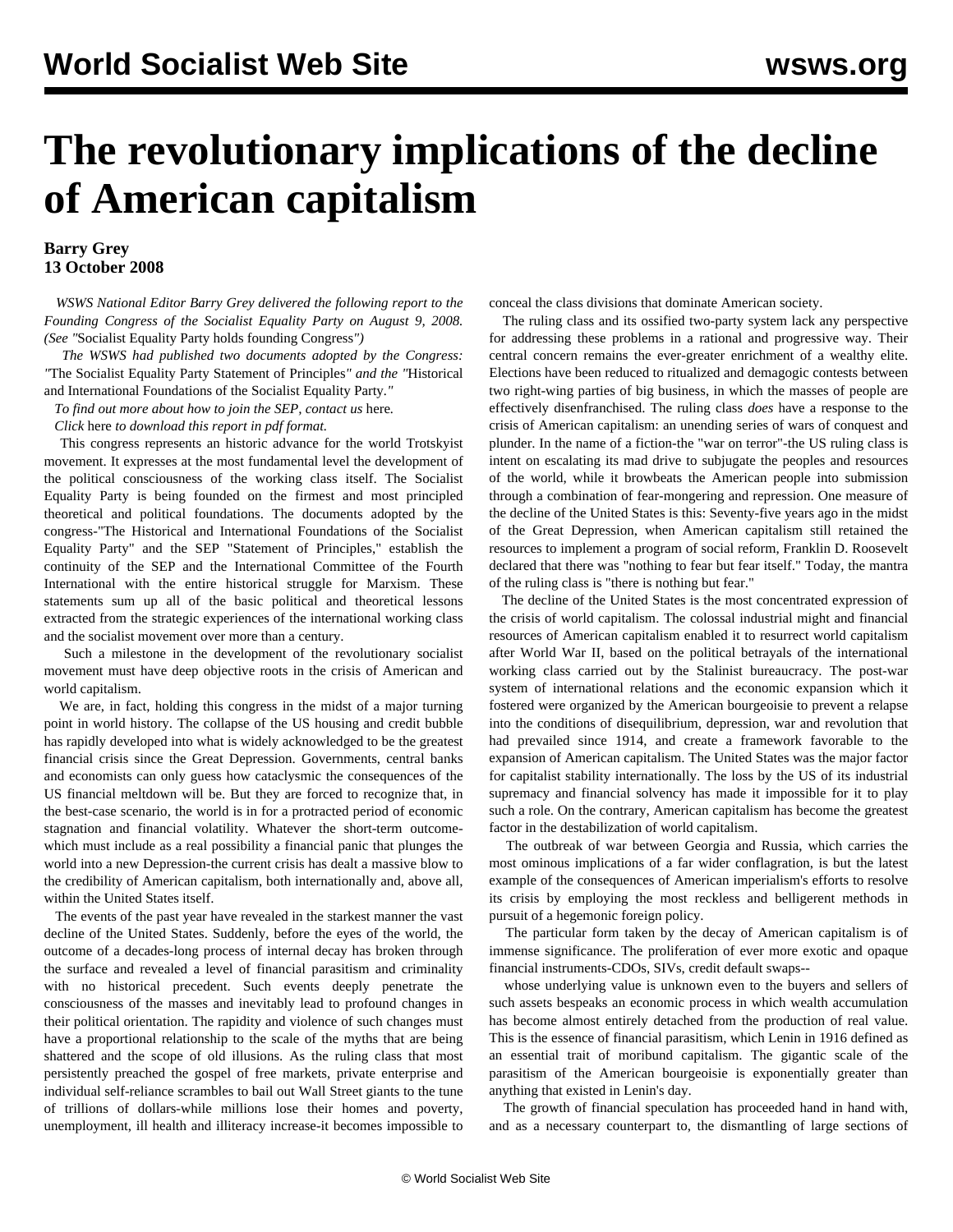American industry and the outsourcing of manufacturing to cheap-labor regions around the world. This decay in the productive base of American society is the sharpest expression of the decline of the United States.

 Of course, the American capitalist class was never free of financial parasitism. But the rise of American capitalism and its emergence as an imperialist power at the turn of the last century were rooted in the immense power and productivity of its industry. The impetus behind the rise of US imperialism was the enormous growth of the productive forces that followed the Civil War. This represented a capitalist expansion on a scale not seen before. New industrial processes (standardized parts, assembly line production) and new forms of industrial management were developed, and new financial structures were put in place. The fortunes of the Sixty Families that came to embody the royalty of American capitalism were for the most part bound up with the development of empires in manufacturing and other productive spheres: Carnegie in Steel, Rockefeller in oil, Ford in automobiles.

 The epicenter of the economic crisis that produced the world Depression of the 1930s was the decline of European capitalism. Europe never really recovered from World War I. As a result, the US lacked sufficient markets for its surplus goods and surplus capital. The crisis in the US was overcome only by the immense stimulus provided by war production for World War II. In the war, the US demonstrated the superiority of its advanced production methods, far outstripping the capacity of Germany and Japan to turn out planes, ships, tanks and bullets and feed and equip their soldiers. At the end of the war, the supreme power of American capitalism was rooted in its industrial might, more than its military supremacy.

 To give some indication of the preponderance of American industry in the decade following the war: four out of every five cars sold throughout the world were produced in the US; America, which had 6 percent of the world's population, produced and consumed one-half of the world's goods. America's gross domestic product rose from \$100 billion in 1940 to \$300 billion in 1950 and \$500 billion in 1960.

 What was the process that transformed the United States from the industrial hegemon of the post-war boom period to the massively leveraged, industrially anemic center of global financial parasitism of today? Fundamentally, American imperialism foundered on the contradiction between world economy and the nation-state framework within which capitalist economies must develop. In the end, no single capitalist state, even one as rich as the United States, could resolve the problems of global capitalism.

 The post-war economic order established by the United States contained a fatal contradiction from its inception. It represented an attempt to overcome the general historical decline of the world capitalist system on the basis of the strength and dominance of the most powerful capitalist nation. But the very success of the post-war reconstruction of Europe and Japan, upon which American capitalism depended to provide markets for its exports, investment outlets for its capital and sources of raw material and labor power for its industry, inevitably entailed a diminution of the vast preponderance of American capitalism over its rivals upon which the post-war order was based. The recovery and expansion of European (especially German) and Japanese industry was, by the late 1950s, beginning to undermine the previously unchallenged supremacy of American industry and the US economy as a whole.

 This basic contradiction was likewise the bane of the global monetary system established at the end of the war. Under the Bretton Woods system, the US dollar was simultaneously to serve as the international reserve and trading currency and the currency of a single nation state. This contradiction ultimately led to the collapse of the Bretton Woods system in 1971.

 The post-war boom rested, in the final analysis, on the increased rate of profit resulting from the use of American production methods. By the end of the 1960s, however, profit rates started to fall. This was to lead to a major global recession in 1974-75--the deepest to that point since the 1930s.

 Beset by growing competition from its imperialist rivals, increasing pressure on the profitability of its manufacturing base and a looming dollar crisis, the American bourgeoisie was hampered in its response by the continued militancy of the American working class. Despite the reactionary politics of the trade union bureaucracy, US workers bitterly resisted all attempts to drive down their wages and working conditions. Their power and strength of resistance were bound up with the strength and power of American industry itself.

 The mounting economic stresses and imbalances within American and world capitalism imparted to social relations in the United States an increasingly tense and explosive character. The 1960s was a period of continual social and political crisis, signaled by the assassination of Kennedy in 1963.

 The late 1960s and early 1970s saw protracted and bitter strikes in virtually every economic sector, including auto, steel, electronics, longshore and postal. Entire new sections of the working class, including the most oppressed and impoverished layers, entered into struggle in the form of the civil rights movement that had emerged powerfully in the 1950s. Widespread poverty and pervasive police repression, especially against minority workers, led in the second half of the decade to violent social eruptions in dozens of American cities. The Vietnam War provoked growing opposition within the working class and radicalized an entire generation of student youth, who increasingly turned against American imperialism and its two-party system and looked toward alternatives of a revolutionary character.

 The social and political tensions found bloody and spectacular expression in the assassinations of Malcolm X, Martin Luther King, Jr. and Robert Kennedy. The Watergate scandal exposed the growing crisis of American democracy and the turn by sections of the ruling class toward authoritarian forms of rule. Nixon's resignation in 1974 reflected the continuing social and political turmoil.

 The 1970s was the period when Keynesian deficit spending policies broke down in the face of "stagflation." It was also the decade that saw a sharp growth of European and Japanese imports of industrial goods into the US and a rapid deterioration in the share controlled by American companies of both the global and US markets in autos, steel, electronics and other sectors. The US share of auto production fell from 65 percent in 1965 to 20 percent by 1980. The United States produced 39.3 percent of the world's steel in 1955. By 1975 that percentage had fallen to 16.4 percent. In 1984 it was just 8.4 percent.

 The 1979 appointment of Wall Street banker Paul Volcker as chairman of the Federal Reserve Board by Democrat Jimmy Carter was a major turning point. It signaled a decision by the American bourgeoisie to defend its wealth and its international position by launching an offensive against the American working class. It marked the definitive end of the policies of relative class compromise and social reform that had been initiated under the New Deal. The central aim was to roll back the economic and social gains that had been achieved by the working class over the previous 40 years. This was to be achieved by shutting down major sections of US industry that could no longer provide a sufficiently high rate of profit and using mass unemployment as a weapon to attack the unions and break the militant resistance of the working class. The "Volcker shock," involving the raising of interest rates to more than 20 percent, was used to precipitate the deepest recession and highest jobless rates since the 1930s.

 What *BusinessWeek* at the time dubbed the "deindustrialization of America" marked a decisive shift of American capital from productive forms of investment to purely speculative forms of wealth accumulation. It is highly noteworthy that the previous bourgeois offensive against the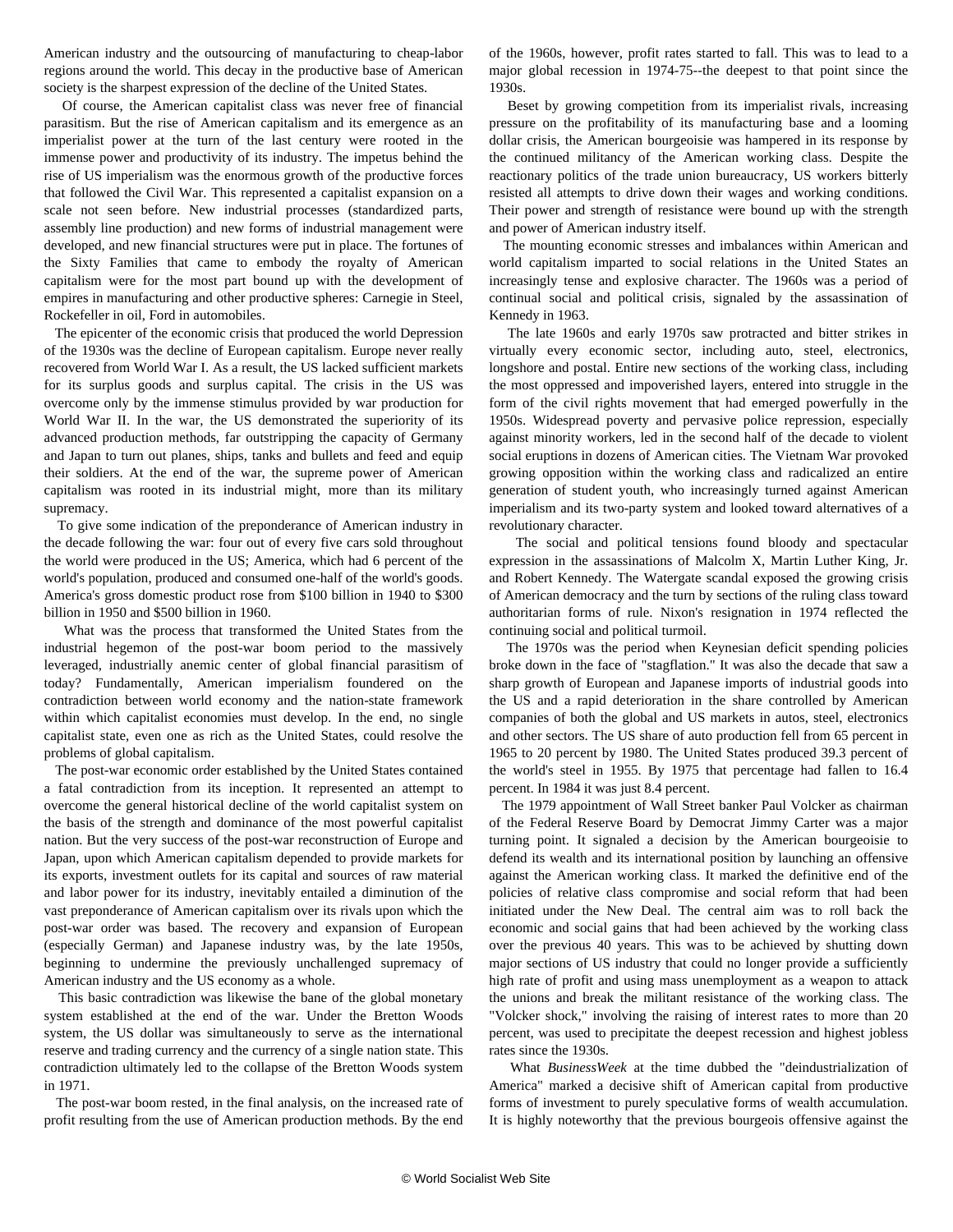American working class that began after World War I and lasted into the first years of the Depression coincided with a continued expansion of US industry. That was during the rising arc of American capitalism. The new offensive took place within the context of an accelerating decline, and in the critical respect of America's industrial base took the opposite form.

 The Reagan administration intensified both the assault on the working class and the turn to financial speculation. Reagan's firing of 13,000 PATCO air traffic controllers in August of 1981 was the signal for a wave of corporate union-busting and wage-cutting in every sector of the economy. This was accompanied by sweeping cuts in social spending and the gutting of legal restraints on corporate profit-making, including the weakening or lifting of banking regulations.

 The decade of the 1980s saw the elimination of 10 million jobs, on the one side, and an explosion of new forms of financial speculation on the other. There was a marked increase in leveraged corporate buyouts. The phenomenon of junk bonds emerged, along with the beginnings of securitization, in which various forms of debt, including mortgage debt, were packaged as bonds and sold to banks, brokerage houses, pension funds, insurance companies and other big investors. The stock market assumed an ever more central role in determining the investment policies of corporations and banks, demanding immediate and high returns at the expense of research and development and long-term planning. The result was an ever-greater accumulation of paper values and debt, which provided the basis for the enrichment of the uppermost social layers at the expense of the vast majority of the population. To cite one statistic: In 1970, wages and salaries comprised 75.4 percent of national income. By 1986, that figure had fallen to 61 percent. The narrowing of economic disparities that had been under way for several decades was reversed.

 All of this was given legitimacy by the media and academia, which hailed the emergence of the "post-industrial society" and the "Reagan Revolution." In reality, the 1980s saw a catastrophic decay in the foundations of American capitalism. Between 1981 and 1986, the US share of world exports slumped from over 20 percent to 13.8 percent. Between 1973 and 1983, US steel production fell 44 percent. The national debt more than doubled under the Reagan administration.

 In October of 1987 Wall Street suffered its greatest ever single-day crash in percentage terms, as equities lost 23 percent of their value. The decade ended with the savings and loans collapse, in which more than 1,000 institutions failed and the government organized a bailout costing \$160 billion. The sharp decline in the global position of American capitalism was summed up in the transformation of the US in the 1980s from a creditor nation, a status it had maintained since the end of World War I, to a net debtor.

 The so-called financialization of American capitalism continued and accelerated in the Clinton and George W. Bush years. Amidst waves of corporate downsizing, financial speculation played an ever-greater role in economic life and assumed new and more parasitic forms. One speculative bubble succeeded another: the East Asian collapse was followed by the rise and fall of the dot.com bubble, and was quickly replaced by the subprime mortgage bubble. Securitization of debt became the new model of American banking, based on the conception that high-risk and highyield investments, sustained by an exponential growth of debt, could continue to expand without limit, since the banks could offload much of the debt to other investors around the world.

 The indices of the growth of financial speculation in the US economy are staggering: In 1982, the profits of US financial companies accounted for 5 percent of total after-tax corporate profits. In 2007, they made up 41 percent of corporate profits. Between 1983 and 2007, the share of the financial sector's profits in US gross domestic product rose six-fold. The United States, by far the world's largest debtor nation, with a current account deficit of nearly \$800 billion, is today sustained by the importation of \$1 trillion in foreign capital every year, or over \$4 billion every working day.

 There is an organic connection between the colossal growth of economic parasitism and the ever more brazen concentration of wealth at the pinnacle of society. CEO compensation exploded in an environment of uncontrolled speculation and political reaction. An ever-greater share of the social wealth was funneled from the working class to the financial elite. The collapse of the unions deprived the working class of any organized means of resisting the plundering of the national wealth.

#### **The social physiognomy of the new financial aristocracy**

 The process outlined here has produced vast changes in the social structure of the United States. The middle classes, which traditionally serve as a buffer between the two main classes, have been decimated, with the vast majority of proprietors, professional employees and small farmers driven into the ranks of the working class. The ruling class has itself undergone a vast change in its social physiognomy. The growth of parasitism has raised up a new financial aristocracy, whose lifestyle and social outlook are conditioned by the forms of wealth accumulation through which they have amassed their immense fortunes. It is impossible to understand the predatory and backward political and cultural environment that has prevailed for so many decades without considering the changes within the ruling class itself.

 It is hardly necessary to stress here that the captains of industry associated with America's rise as an economic giant were no paragons of intellect and culture. However, their fortunes were bound up with the development of industrial empires that embodied a real development of the productive forces. To a large extent, the riches of the wealthiest and most politically influential figures in the ruling elite today are bound up with the decay of the productive base of the United States. The hedge fund billionaires and banking moguls of today amassed in the space of a few years the type of personal fortunes that the Fords, Carnegies, Duponts and Rockefellers took decades to accumulate. They dispose of levels of wealth in their everyday lives that would have been inconceivable a few decades ago. And the manner in which the new financial aristocracy makes its money, apart from the vast sums involved, necessarily imparts to its social being a pervasive element of criminality.

 Hedge fund president John Paulson took in \$3.7 billion in 2007 (by betting on a collapse of the subprime mortgage market) and the top 50 hedge fund managers netted a combined sum of \$29 billion. The latter sum is about the same as the annual GDP of Kenya, a country of 32.5 million people, and a billion dollars less than the GDP of Sri Lanka, the home of 20 million people. If one takes Paulson's income for 2007 and divides it by 365, one arrives at a daily intake of \$10,137,000. This breaks down to \$422,374 an hour, \$7,040 a minute, and \$117 per second. If one were to assume that Paulson worked a 40-hour week, 52-week schedule, his hourly "wage" would be 24,136 times that of the average worker in the US.

 Is it any wonder that, in terms of its prevailing social principles, the US has become the most backward and irrational of all major capitalist countries? The malignant state of social relations is expressed in the soaring prison population in the US, whose 2.2 million inmates by far outnumber those of any other country. More than 1 in 100 American adults were incarcerated at the start of 2008. Another indicator of social decay is the fact that more than 40 percent of high school students in America's 50 largest cities fail to graduate. The United States today ranks 42<sup>nd</sup> in life expectancy, behind Singapore, Costa Rica and South Korea.

 In the figure of George W. Bush, the semi-literate scion of a wealthy and politically well-connected family, one sees the political personification of the criminality that has come to characterize so much of the corporate-financial elite. But it is impossible to find figures of much greater intellectual or moral stature in any section of the American political establishment.

The change in the social physiognomy of the American ruling class has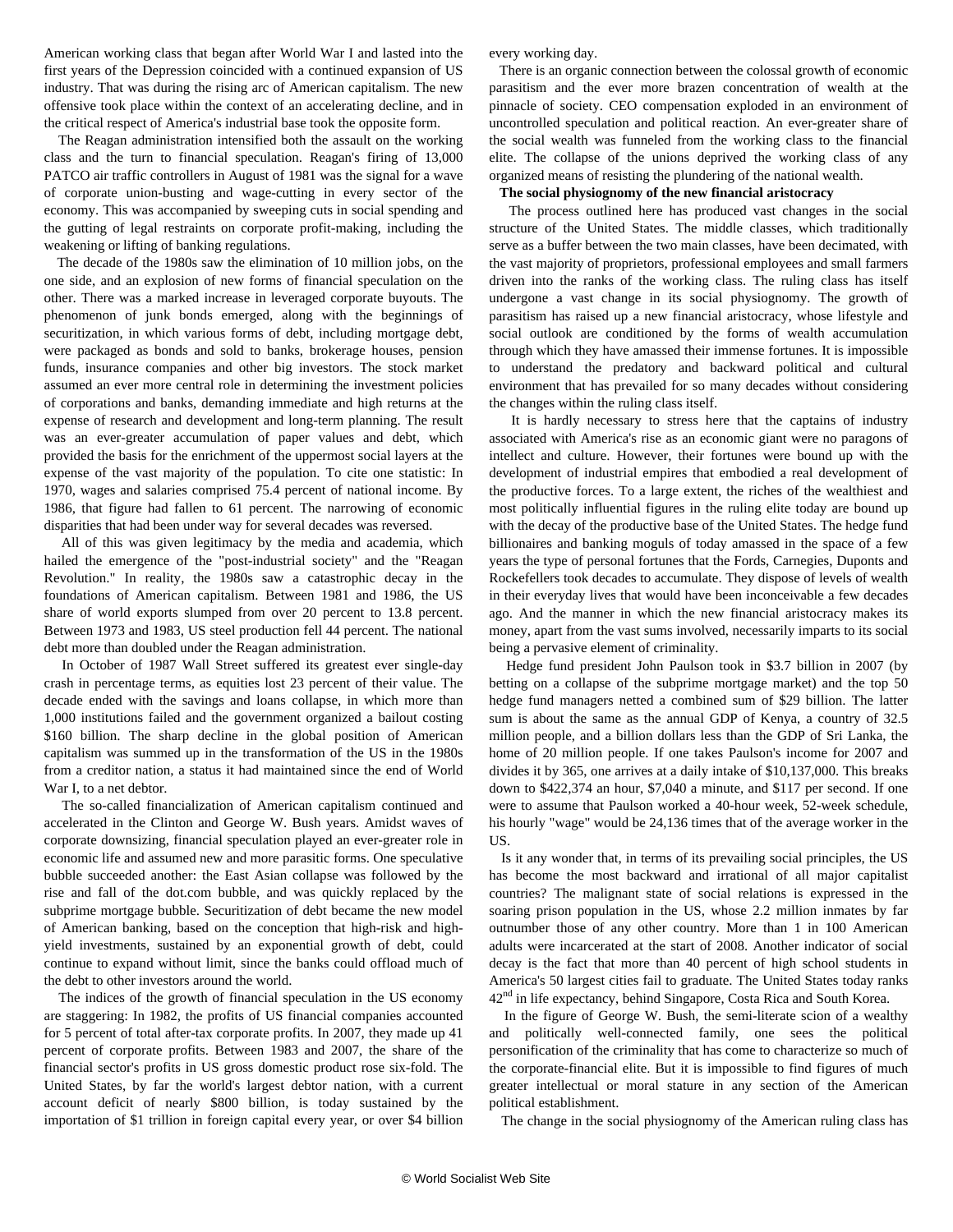played a considerable role in shaping US foreign policy. As we have been noting since the 1980s, the ever more frequent and violent use of military means is a response to the declining economic position of the United States. This tendency became more pronounced and open following the collapse of the Stalinist regimes in Eastern Europe and the former Soviet Union.

 As Trotsky anticipated with immense prescience 80 years ago, the crisis of American capitalism would by no means signify a diminution of its violent tendencies, but rather the opposite. In his 1928 critique of the draft program of the Comintern, Trotsky wrote: "The general line of American policy, particularly in time of its own economic difficulties and crisis, will engender the deepest convulsions in Europe as well as over the entire world."

 Militarism is also a response to the growth of internal social tensions. Under conditions of a vast increase in social inequality, the ruling class utilizes war as a means of deflecting domestic discontent outward while intimidating and repressing internal opposition.

 The internal rot of the ruling class and the rise to its summit of the most predatory and criminal elements has affected foreign policy decisions and the methods employed to carry them out. The recklessness, shortsightedness, ignorance and, one might add, incompetence exhibited by the American bourgeoisie in the management of its economic affairs has found a reflection in its foreign policy. The following is a list of direct US military interventions (invasions, air strikes, occupations, etc.) over the past quarter century: Lebanon (1983), Grenada (1983), Libya (1986), Panama (1989), Iraq (1991, followed by twelve years of continuous air strikes), Somalia (1991-93), Haiti (1994), Afghanistan (1998), Sudan (1998), Serbia (1999), Afghanistan (2001 to the present), Iraq (2003 to the present), Haiti (2004), Somalia (2006), Pakistan (ongoing). In addition there have been dozens of US proxy wars and covert actions, including in Afghanistan, Nicaragua, El Salvador, Honduras, Guatemala, Cambodia, Mozambique, Angola and the former Yugoslavia. As in the domestic sphere, the American ruling elite has conducted itself on the world arena with increasing brutality and lawlessness.

#### **Decay and collapse of the American labor movement**

 The degeneration of the American labor movement has proceeded in parallel with the decline of American capitalism. This is no accident. In no other country has the labor bureaucracy so directly and completely tied the fortunes of the organizations of the working class to the strategic and economic successes of the ruling class. If one were to compare the downward trajectory of union membership and strike activity with the decline of American industry, one would find a striking correspondence. It is as if history had conducted a vast-and, for the working class, tragicexperiment in the viability of labor organizations based on the defense of capitalist property and nationalism. The historical verdict is contained in the decline of union membership as a percentage of the private sector workforce to single digits, below the levels attained nearly a century ago by the old craft-dominated American Federation of Labor, and the devastating fall in the living standards and social position of the working class.

 The mass industrial unions that arose from the upsurge of the working class during the Great Depression against social misery and industrial despotism embodied a huge contradiction-between the militancy and solidarity of the powerful American working class and the conservatism and servility of the leadership, which subordinated the new organizations to the Democratic Party and the capitalist state. Less than two years after the Flint sit-down strike, Trotsky warned of the inevitable degeneration of the CIO on the basis of the bureaucracy's political perspective. In *The Transitional Program*, he wrote: "The unprecedented wave of sit-down strikes and the amazingly rapid growth of industrial unionism in the United States (the CIO) is the most indisputable expression of the instinctive striving of the American workers to raise themselves to the

level of the tasks posed on them by history. But here, too, the leading political organizations, including the newly created CIO, do everything possible to keep in check and paralyze the revolutionary pressure of the masses."

 Trotsky urged the Socialist Workers Party to raise the demand for the CIO to break with Roosevelt and establish a labor party based on a socialist program as a means of mobilizing the workers against the reactionary leadership and placing the Trotskyist movement in the forefront of the fight for the political independence of the working class.

 The CIO leadership, abetted by the Stalinists, blocked the emergence of an independent political movement of the working class. As a result, the CIO foundered after the initial successes in auto and some other sections of industry. It consolidated its position only in the run-up to and during World War II, when it obtained the support of the Roosevelt administration in return for its services in imposing labor discipline and suppressing strikes, in the name of the war effort. On this corporatist foundation, CIO membership rose dramatically in the course of the war, as did the treasuries of the CIO and its affiliated unions. According to the Bureau of Labor Statistics, the percentage of wage and salary workers with union membership reached its all-time high, 36 percent, in 1945.

 After the war, the CIO dropped any demands for a fundamental reform of American capitalism or for industrial democracy. Together with the AFL, it aligned itself with American imperialism's expansionist strivings and enlisted in the Cold War anticommunist crusade against the Soviet Union. The union bureaucracies carried out a ruthless purge of socialist and left-wing forces, who had played leading roles in the mass struggles that established the CIO. The anticommunist witch-hunt established the basic physiognomy of the labor bureaucracy and laid the foundations for the decay and eventual collapse of the labor movement.

 The merger of the AFL and CIO in 1955 signified the end of any association of the American labor movement with a perspective for significant social change. The fact that the largest union in the United States, the Teamsters, was controlled by the Mafia was but the most repulsive expression of the pro-capitalist orientation of the American unions as a whole.

 Backwardness, ignorance, corruption and outright gangsterism were and remain the defining traits of the union bureaucracy. Its relationship to the working class was expressed most nakedly in the AFL-CIO's collaboration with the Central Intelligence Agency in such international CIA labor fronts as the American Institute for Free Labor Development, wherein AFL-CIO operatives engaged in counterrevolutionary violence against left-wing unions and political organizations around the world. In its service to American imperialism, the AFL-CIO allied itself with military dictatorships, death squads and fascist organizations in Latin America, Asia, the Middle East and Africa. The ex-Stalinist Jay Lovestone became the chief strategist of the AFL-CIO's counterrevolutionary activities abroad, succeeded by Irving Brown. The results within the US of the AFL-CIO's counterrevolutionary perspective and integration into the American security state apparatus are reflected in graphs of union membership, which show a steady erosion beginning in 1955 and rapidly accelerating after the late 1970s.

 The sharp decline of American industry beginning in the 1970s and the rise of transnational corporations and globalized production undermined the ability of the unions to defend, even in a limited way, the interests of their members. It is doubtful that Reagan would have undertaken his vendetta against the PATCO air traffic controllers without prior assurances from the AFL-CIO that the labor federation would offer no serious resistance. The AFL-CIO's acceptance of the destruction of a member union was critical to the success of the union-busting operation. In all of the scores of pitched labor battles of the 1980s against unionbusting and wage-cutting, the workers had to fight not only the employers and the state, but also the treachery of their own union leaders. The AFL-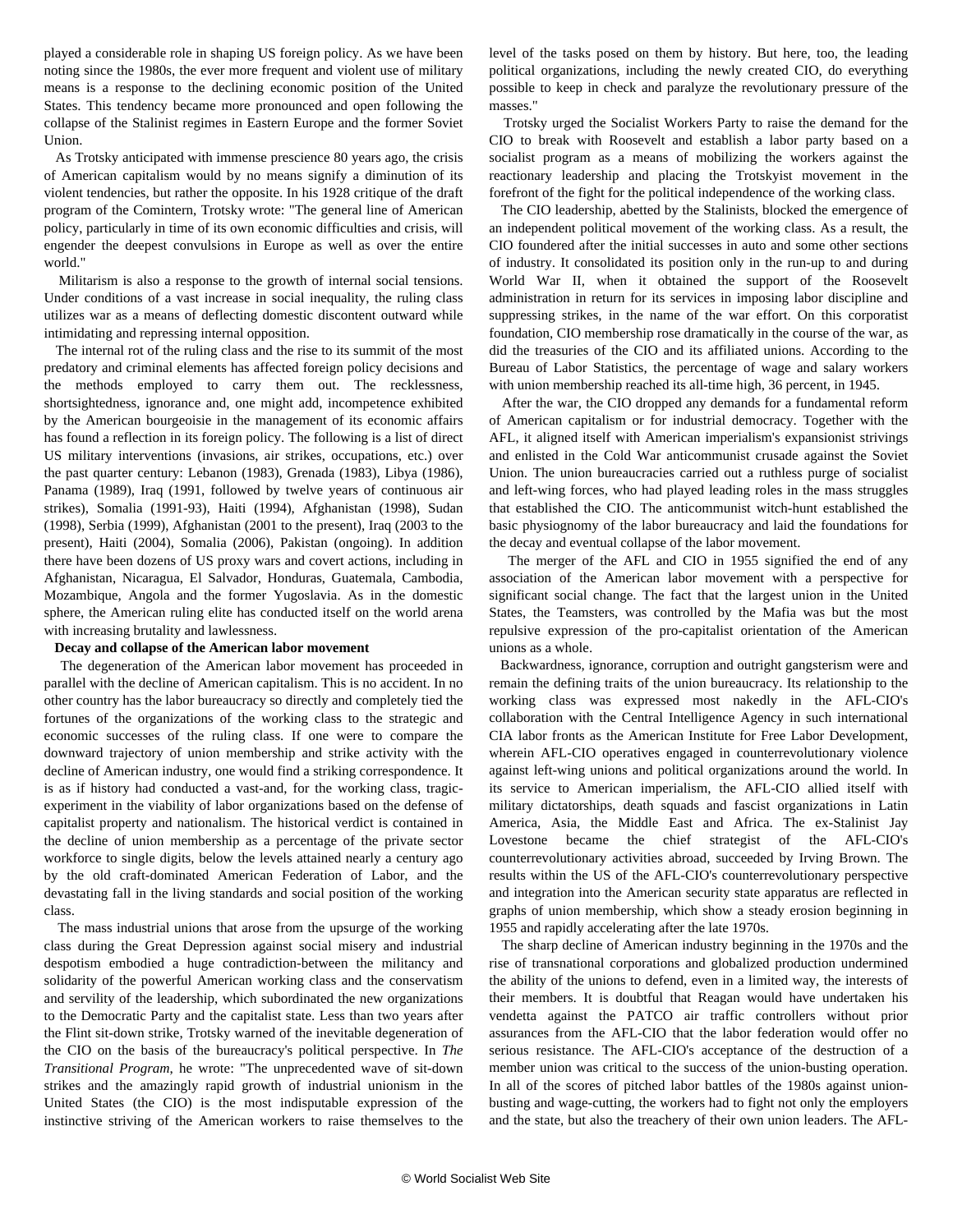CIO systematically isolated their struggles and ensured their defeat.

 The full implications of the reactionary and backward politics of the AFL-CIO were revealed by the fact that the unions left the working class completely unprepared for the turn by the ruling class to class-war policies. On the part of the labor bureaucracy, the shift from negotiating wage increases and other improvements to supporting wage cuts, plant closures and the destruction of previous economic gains involved no serious internal struggle or even hesitation. It was the logical outcome, under conditions of the breakup of the post-war boom and deterioration of the global position of American capitalism, of its pro-capitalist and nationalist politics.

 Today, the corporatist and anti-democratic character of the unions, and their transformation into instruments of a middle-class social layer that functions as an agency of the ruling elite and the state, is epitomized in the transformation of the United Auto Workers into a large business enterprise. In return for helping to cut the wages of UAW members in half, eliminate pension and health benefits, and wipe out tens of thousands of additional jobs, the UAW has been given control of a multibilliondollar health insurance trust, which will be used to make the top union officials rich.

 A common feature of all varieties of opportunist and revisionist politics is a fetishistic attitude toward the unions and promotion of their authority as the legitimate "mass organizations of the working class." This is an utterly false and politically reactionary position, which is, in reality, a defense of the trade union bureaucracy and a political service to the Democratic Party. The Socialist Equality Party tells the working class the truth about its old organizations. We refuse to boost the shattered credibility of the AFL-CIO or its counterpart in the "Change to Win" alliance. These organizations are instruments of a right-wing bureaucracy over which a shrinking rank and file is able to exercise no control. We encourage the workers to break with them and form genuinely democratic and militant organizations of struggle, such as factory and workplace committees. Above all, we explain to the workers-including the vast majority who stand outside the unions-the need for a break with the Democratic Party and the two-party system and the building of a mass independent *political* movement fighting for the international unity of the working class and the socialist transformation of society.

#### **Obama and the degeneration of American liberalism**

 The fundamental political role of the trade union bureaucracy has been to subordinate the working class to the liberal sections of the American bourgeoisie, via the Democratic Party. The Obama campaign is the logical outcome of historical, political and ideological processes bound up with the decay of American liberalism. Obama is the end result of the assiduous promotion of identity politics over a period of nearly four decades-precisely the period of the visible and rapid economic decline of the United States.

 In the course of its protracted degeneration, American liberalism has increasingly sought to obscure the question of social class. After World War II, liberalism virtually dropped its Depression-era advocacy of structural reform of capitalism, along with its critique of monopoly, its denunciation of "economic royalists" and its advocacy of greater economic equality and some form of industrial democracy. Post-war liberalism placed its emphasis not on production and the producers of wealth, but rather on consumption and the consumer. The Democratic Party no longer styled itself as the party of the "working man," but rather as the party of the "middle class." The well-being of the middle class was to be ensured by providing an environment in which the corporate world could flourish and the market economy could provide full employment and rising living standards. The trade unions adopted this new liberal perspective and abandoned any struggle for serious economic reform.

 This shift was part of a lurch to the right and open embrace of American imperialism that assumed the filthy and shameful form of Cold War anticommunism. The rapidity and near-unanimity of the liberal intelligentsia's adoption of anticommunism is a phenomenon that bears careful consideration. Its material roots were bound up with the immense wealth and power of American capitalism-including its unprecedented capacity to buy off and corrupt.

 But there were also ideological and political factors. As David North explained in his 1996 lecture "Socialism, Historical Truth and the Crisis of Political Thought in the United States," considerable sections of the American liberal intelligentsia were attracted to the Soviet Union in the stormy years of the Depression and the rise of fascism. With few exceptions, however, the liberal "friends of the USSR" accepted uncritically the claims of the Stalinist regime that it embodied the principles and traditions of Marxism and the October Revolution. The pragmatic and unprincipled attitude to questions of history and theory that was a hallmark of American liberal thought facilitated the adaptation of left-wing liberals and radicals to the totalitarian regime in Moscow.

 The rabid anticommunism and anti-Sovietism that emerged in the second half of the 1940s was prefigured, in what might seem a contradictory way, by the general support given by US liberal organs to the show trials organized by Stalin between 1936 and 1938. With few honorable exceptions, most notably that of the philosopher and educator John Dewey, the liberal intelligentsia refused to support Trotsky's call for a counter-trial to expose Stalin's falsifications and exonerate Trotsky and the other Old Bolshevik victims of the frame-ups. When the world situation shifted dramatically after the war and US imperialism launched the Cold War, the same identification of Stalinism with Marxism and socialist revolution that had provided the ideological basis for the liberals' defense of Stalin's crimes served as the basis for their justification of the anticommunist witch-hunt. Among the political factors that contributed to the peculiar ferocity of American anticommunism, and the fact that it encountered so little organized resistance, was the degree to which the dishonesty and cynicism of the American Stalinists had succeeded in making them utterly loathsome to broad sections of the working class. Nevertheless, liberal anticommunism was a cynical and dishonest attack on Stalinism from the right. It marked the demise of American liberalism as a trend that could make any serious contribution to democratic social thought.

 The Kennedy and Johnson administrations marked the denouement of American Cold War liberalism. The attempt of the Democratic Party to combine populist rhetoric and limited social reforms at home with counterrevolution abroad collapsed. The Vietnam War, which involved a level of savagery and violence without parallel since the heyday of the German Wehrmacht, exposed the counterrevolutionary essence of Cold War liberalism. It dealt a blow to the political credibility of the Democratic Party from which that party has never recovered.

 The impact of the Vietnam War, the civil rights struggles, the urban riots and the strike wave fueled by worsening economic conditions undermined the New Deal coalition that had been formed under Roosevelt. The credibility of post-war American liberalism and the "middle class" consumer society it espoused had depended on a continuation of the economic expansion that followed the war and ever-rising prosperity. But by the late 1960s, the boom was beginning to unravel. Within a few years the Democratic Party was openly distancing itself from New Deal social reform policies.

 As it moved away from even the attenuated social reform policies of the post-war period, the Democratic Party sought to refashion itself, beginning with the McGovern campaign of 1972. In what was presented as a far-reaching democratic reform, the party organization was decked out with layer upon layer of "participatory" structures, and racial and gender diversity increasingly became the watchword. The party incorporated into its very structure the principle of identity politics. "Affirmative action" and similar policies were employed to dispense